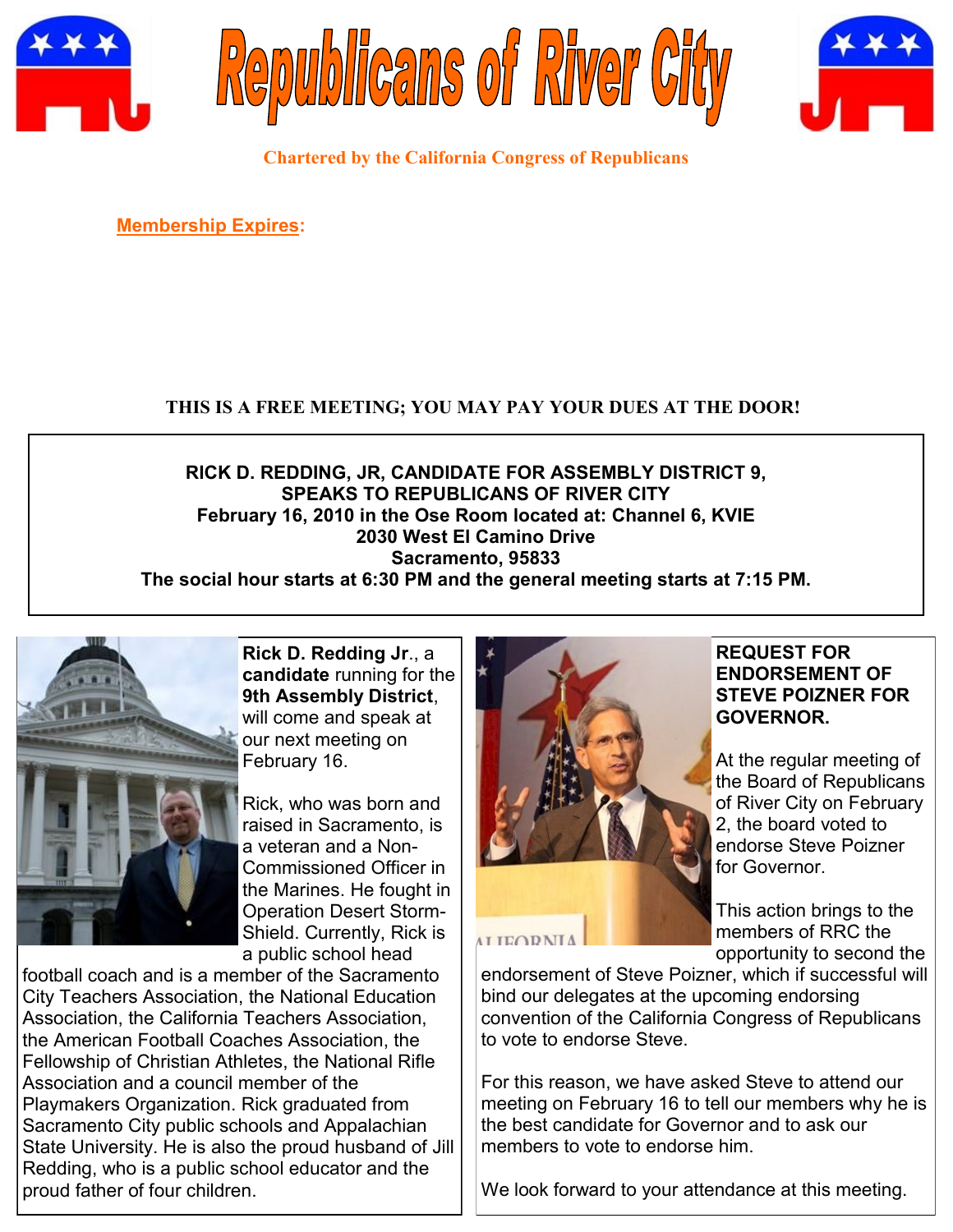## **IT IS TIME TO RENEW YOUR MEMBERSHIP IN YOUR REPUBLICANS OF RIVER CITY VOLUNTEER CLUB**

#### **by Robert Evans**

As the treasurer of Republicans of River City and as the newsletter editor, I know that some of our members are in arrears in their membership.

It's my fault; I should be much more forceful in notifying those people who haven't paid.

But the time has come. I've been told by our club President, Carl Burton, that I have to tell our members that they either pay their dues or I stop sending the newsletter.

Without the newsletter you will not know what the club is doing to try and promote Republican candidates for elective office, both here in Sacramento and across the state.

So I'm asking—pleading with those of you who haven't renewed your membership to take a few minutes to fill out the form you will find enclosed with this newsletter, make your check for the correct amount, and send it in.

Thank you in advance for your renewed membership and your support of the Republicans of River City volunteer club.



## **Page 2 LOCAL BUSINESSES ASKED TO SPEAK OUT ON OVER-REGULATION**

Senator Dave Cox and Assemblyman Roger Niello are asking area businesses to attend a legislative hearing on the impact of regulations on local businesses. The hearing will take place on Tuesday, February 23 in the Rancho Cordova City Council Chambers from 8 am to 9:30 am.

―With our unemployment rate at unacceptable levels, we need to hear from employers to find out what lawmakers can do to encourage businesses to hire workers again," said Senator Dave Cox.

Assemblyman Niello added, "It is small businesses that will spark a robust economic recovery. We need to hear from those who are directly impacted by the government's regulations."

In the wake of a study released earlier this year that concluded that the cost of regulation on California businesses is nearly \$500 billion annually, and with unemployment at record high levels, the overregulation of businesses is likely one primary cause of the state's lagging economy and high unemployment rates.

Employers are invited to offer their testimony of how they are being impacted by specific regulations. Business owners and representatives should be able to talk specifically about regulations that are preventing their business from growing or allowing them to hire additional employees.

This is the fifth hearing hosted by Cox and Niello to involve the business community. Previous hearings were held in the State

Capitol, Citrus Heights, Roseville and Folsom.

Businesses owners or representatives who wish to testify at the hearing should contact Senator Cox's district office at (916) 783-8232 in advance. State and local government elected representatives have also been invited.

For those interested in attending, the Rancho Cordova City Council Chambers is located on 2729 Prospect Park Drive, Rancho Cordova, CA 95670.



## **Election of 2010-2011 Officers**

At our January meeting, the following board was elected for the year:

Carl Burton-President Betty Axup-1st Vice President Al Rogel-2nd Vice President TBA-Membership Secretary Robert Evans-Treasurer Chris Angle-Director Richard Eigenheer-Director Colleen Fitzpatrick-Director Fred Hildebrand-Director Patty Hildebrand-Director Lynn MacLean-Director

The members of your board thank our members for the trust and confidence you have shown in your board by your votes.

Thank you.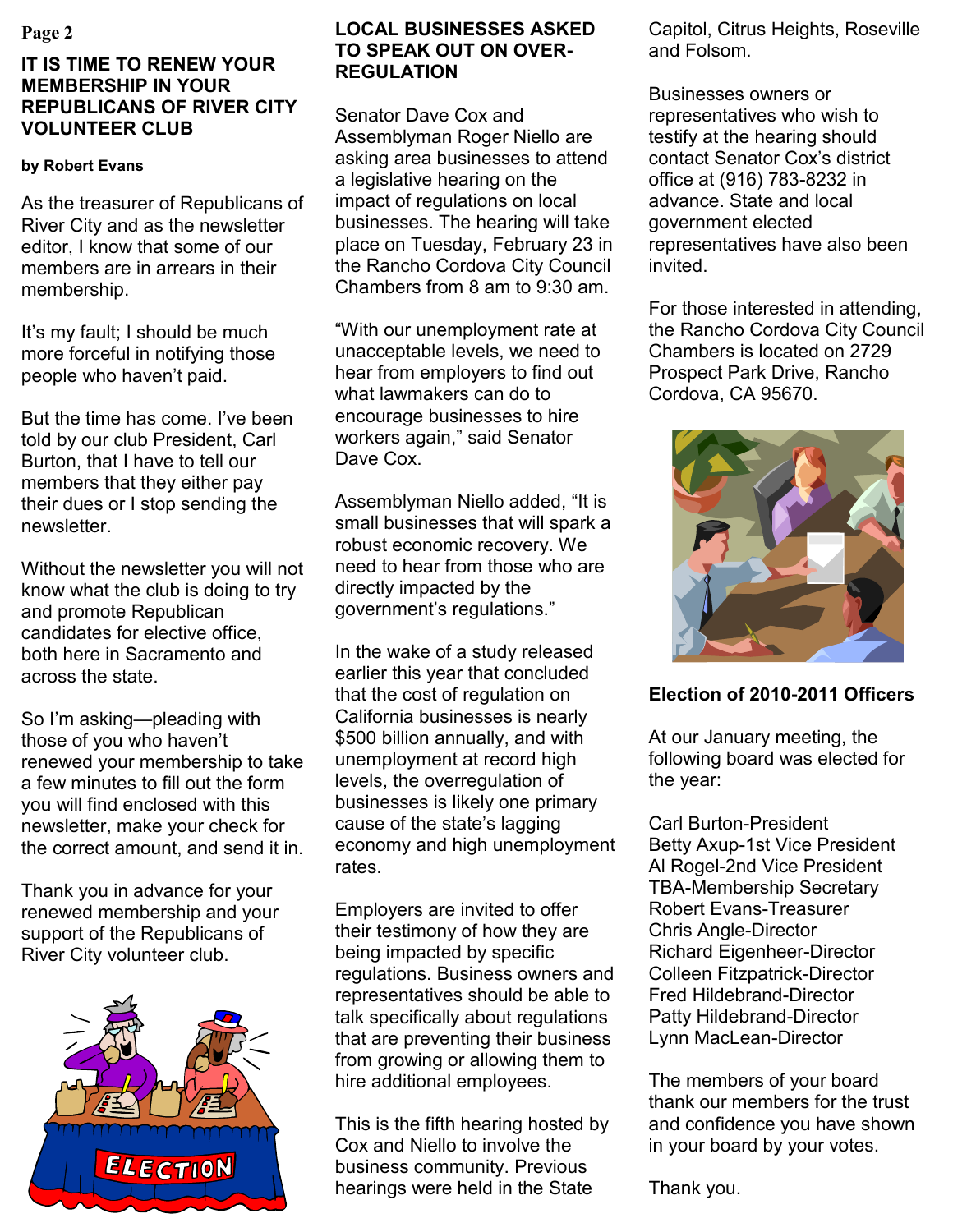**Page 3**

#### **IN MY OPINION:**

**by Chris Angle**

### **What Scott Brown's Victory Means—And What It Doesn't.**

With Republicans and Independents celebrating the return of a small amount of Republican influence to Washington, it is important that Republicans not get carried away in concluding that the public is returning to the Party that it removed from power over the course of the 2006 and 2008 election seasons. While the ability to alter or perhaps entirely scuttle the Democrat's health reform efforts is the most important outcome of the election, nobody should be under any illusion that this was a GOP win. Rather it was a Democrat loss.

While a Democrat loss is a GOP win practically speaking, this election did not mean that Massachusetts is about to turn into a red state along the lines of a Georgia or a Texas. All it really means is that Massachusetts voters wanted to send the Democrats a message, the GOP being the only practical alternative with which to do so. Despite victories in this election, along with the races in New Jersey and Virginia in November, the GOP still has a huge image problem among the electorate according to some polls.

Over the last 2 election cycles, voters abandoned the GOP largely because of the fact that the GOP became seen as fiscally irresponsible, tone-deaf, and corrupt. The Democrats were swept into office promising to be the opposite. However, the American people are clearly concluding that perhaps they

have traded a bad problem for a worse one. Scott Brown's victory in a deep blue state is not the result of an electorate deciding that the GOP is "good" and the Democrats are "bad", but rather an electorate deciding that it had better put the brakes on a Party that was in control of the entire government and was pulling it too far in one direction. Many of the words used by voters to describe the Democrats (i.e. arrogant, tone-deaf, etc) were the same words used to describe the GOP congressional majority 4 years ago.

If the GOP wants to build a governing majority capable of bringing needed fiscal and judicial reforms to America, there are some realities that it will have to accept. Firstly, if GOP base expects Scott Brown to govern as a Georgia or Mississippi conservative, then it had better prepare to have that Senate seat return to the Democrats in 2012. Scott Brown was sent to the Senate to represent the voters of Massachusetts, and he will need to stake out positions at least somewhat consistent with those of the voters in his state. By necessity, this makes it likely that he will be closer to the center of the political spectrum than what many in the GOP base are likely to prefer. That being said, Brown was elected as a result of a populist backlash against a government that people are beginning to sense has become too large. Consequently, he is also likely to favor initiatives that reduce the size of government; something which is consistent with conservative governing philosophy.

While the GOP is benefitting from the current political trends, it still has a lot of work to do if it is to repair its brand nationally.

Because attracting independent voters (as Scott Brown did) is the key to a Republican revival, it is imperative that Republicans realize that these voters are often looking for practical solutions to problems rather than ideologically based solutions. While many of these voters hold positions that are consistent with conservatism, many of them also distrust ideology. Consequently, a Republican Party that effectively decides to excommunicate Brown because of a couple of votes that he may cast that go against conservative orthodoxy will likely turn off many independents and not serve to make the Republican Party the majority. On the other hand, a Party that shows that it is big enough to allow someone like Brown to provide the necessary representation to his constituents who may not happen to be as conservative as one might like has a good chance of winning races that would ordinarily be considered out of reach.

## **RRC MEMBERS ENDORSE KEITH WEBER FOR BOARD OF SUPERVISORS, DISTRICT 1.**

#### **By Robert Evans**

The members of Republicans of River City unanimously endorsed Keith Weber for District 1 member of the Sacramento County Board of Supervisors at their regular monthly meeting on Tuesday, January 19.

In speaking to our members, Keith convinced us that he will make an outstanding and winning candidate for this office.

When Keith joins the board next year, Republicans will enjoy a majority and will then bring good government principles to the board and control run away big government spending.